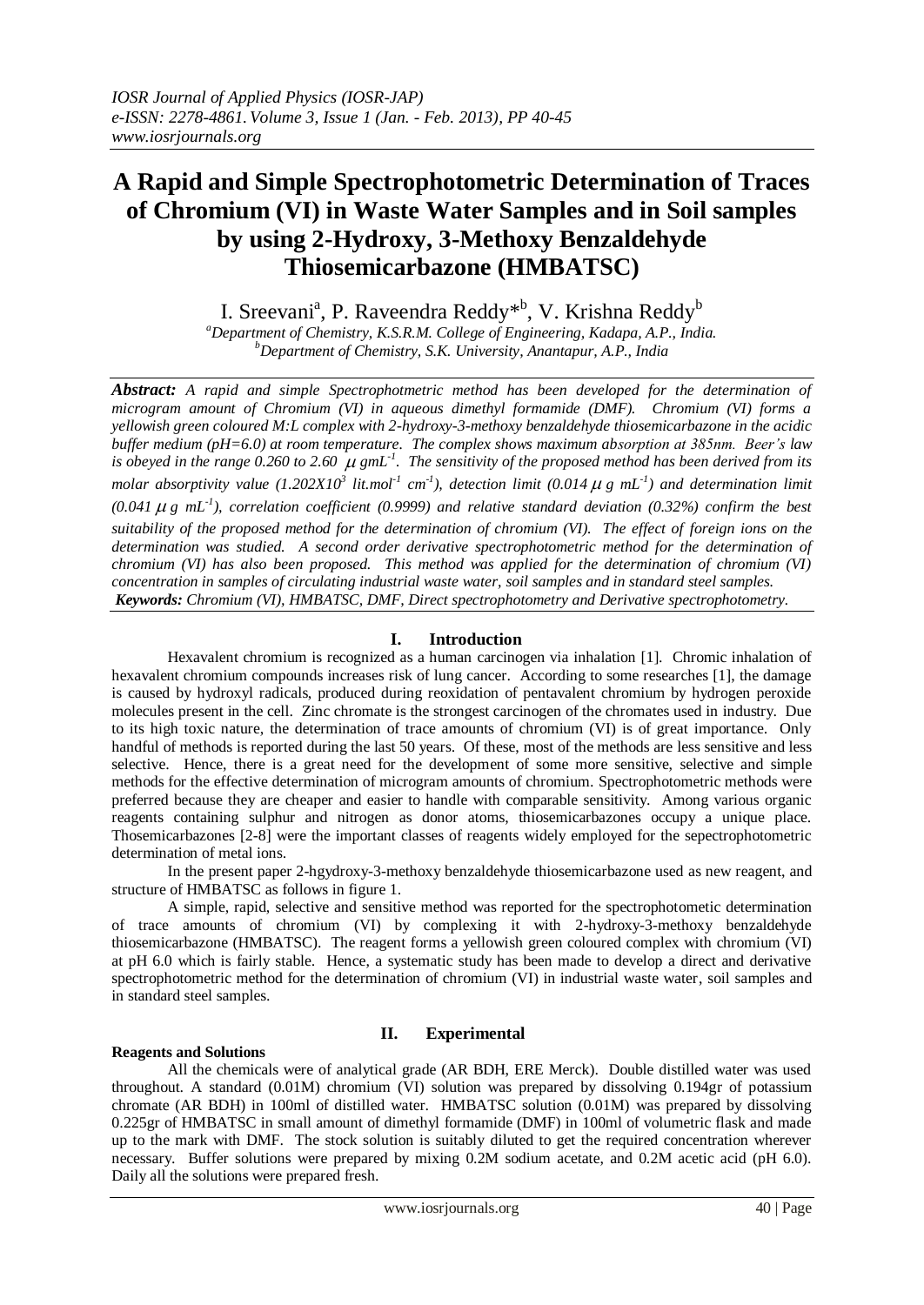## **Apparatus**

A shimadzu UV-visible spectrophotometer (model UV-160A) fitted with 1cm quartz cells, measuring wavelength range 200-1100 nm and slit width of 2mm was used to measure abosrbances of all analytical species. All spectral measurements were performed using the blank solution as a reference. Measurement of pH was carried out on a Phillips digital pH meter (model LI 613).

## **Procedure**

## **Direct Spectrophotometry**

In each of a set of different 10ml volumetric flasks, 5ml of buffer solutions (pH 6.0), and 1ml of HMBATSC  $(1X10<sup>-2</sup>M)$  were taken and various values of chromium (VI)  $(1X10<sup>-3</sup>M)$  solution were added. The resultant solutions were made up to the mark with distilled water. The absorbance was measured at 385nm against the reagent blank. The calibration plot was prepared by plotting the absorbance against the amount of chromium (VI).

## **Second Derivative Spectrophotometry**

Second order derivate spectra were recorded for the above solutions with a scan speed of nearly 2400 nm min<sup>-1</sup>; slit width of 1nm with nine degrees of freedom, in the wavelength range 350-600nm. The derivative amplitudes were measured at wavelength of 408nm and plotted against amount of chromium (VI) to obtain the calibration plot.

## **III. Results and Discussion**

The absorption spectra were recorded in wavelength region 380-500nm for the yellowish green coloured [Cr(VI)-HMBATSC] complex against the reagent blank and HMBATSC against buffer blank as presented in figure 2.

From the spectrum it can be seen that there is a peak with maximum absorption at 385nm. The absorption for the reagent blank is considerably less at 385nm. The analytical studies were carried out at 385nm, as the maximum absorbance for the complex and the minimum absorbance of the blank was at this wavelength. [Cr(VI)-HMBATSC] yellowish green coloured complex with maximum and constant absorbance in the pH region 5.5 to 6.5. Further studies therefore, were carried out at pH 6.0. A minimum of 10 fold excess of reagent is necessary to obtain maximum sensitivity for the colour reaction between Cr (VI) and HMBATSC.

Variable amounts of Cr(VI) in the range 0.260 to 2.60  $\mu$  g mL<sup>-1</sup>, taken in different 10ml volumetric flasks, were treated with optimum amount of HMBATSC solution and buffer solution of pH 6.0. The absorbance of the resultant solution was measured at 385nm and plotted against the amount of Cr(VI). A straight line with a slope of 1.189 passing through the absorbance values was obtained as shown in Figure 3.

This shows that Beer's law is obeyed in the concentration range 0.26 to 2.6  $\mu$  g mL<sup>-1</sup> of Cr(VI). The sensitivity of the proposed method has been derived from its molar absorptivity value  $(\epsilon = 1.20 \times 10^3)$  it. mol<sup>-1</sup>cm<sup>-1</sup>), detection limit  $(0.014 \mu g \text{ mL}^{-1})$  and determination limit  $(0.041 \mu g \text{ mL}^{-1})$ , correlation coefficient  $(0.9999)$  and relative standard deviation (0.32%) confirm the best suitability of the proposed method for the determination of Cr(VI).

The effect of various anions and cations normally associated with Cr(VI) on the absorbance of the experimental solution was studied. The tolerance limits of the tested foreign ions, which brings about a change in the absorbance by  $\pm 2\%$ were calculated and presented in table 1. Almost all the tested anions possess high tolerance levels (>75 fold excess).

Among the metal ions, most of them are tolerable and is more than 20 fold excess. Ru(III) was tolerable upto 15 fold excess. Mo(VI), Cu(II), Mn(II), V(V), Fe(II), Fe(III), Pd(II), In(III) interfere seriously.

The stoichiometry of [Cr(VI)-HMBATSC] complex solution was determined by Job's continuous variation method and mole ratio method obtained as 1:1 (M:L) and the possible geometry of chromium (VI) complexes and the coordination sites of the ligand suggest the following possible structure for Cr (VI) and HMBATSC complex shown in figure 4.

The formation constant of the soluble complex was calculated from the results obtained in Job's method as  $6.95x10^4$ .

## **Applications**

The usefulness of the proposed method was tested by determining Chromium (VI) concentration in samples of circulating industrial waste water[9] and in soil samples[10], previously certified by atomic absorption spectrometry. Recovery tests for the analyzed samples were satisfactory (about 98% to 101%) with relative error of  $+$  0.1 to 1.5 (Table 2).

## **Determination of Chromium(VI) in Industrial Waste Water samples**

The proposed method possesses a low detection limit satisfactory for given application, high precision and simple instrumentation, and can be applied for determination of chromium (VI) in industrial and waste waters polluted with chromium. The results obtain is shown in the table 2.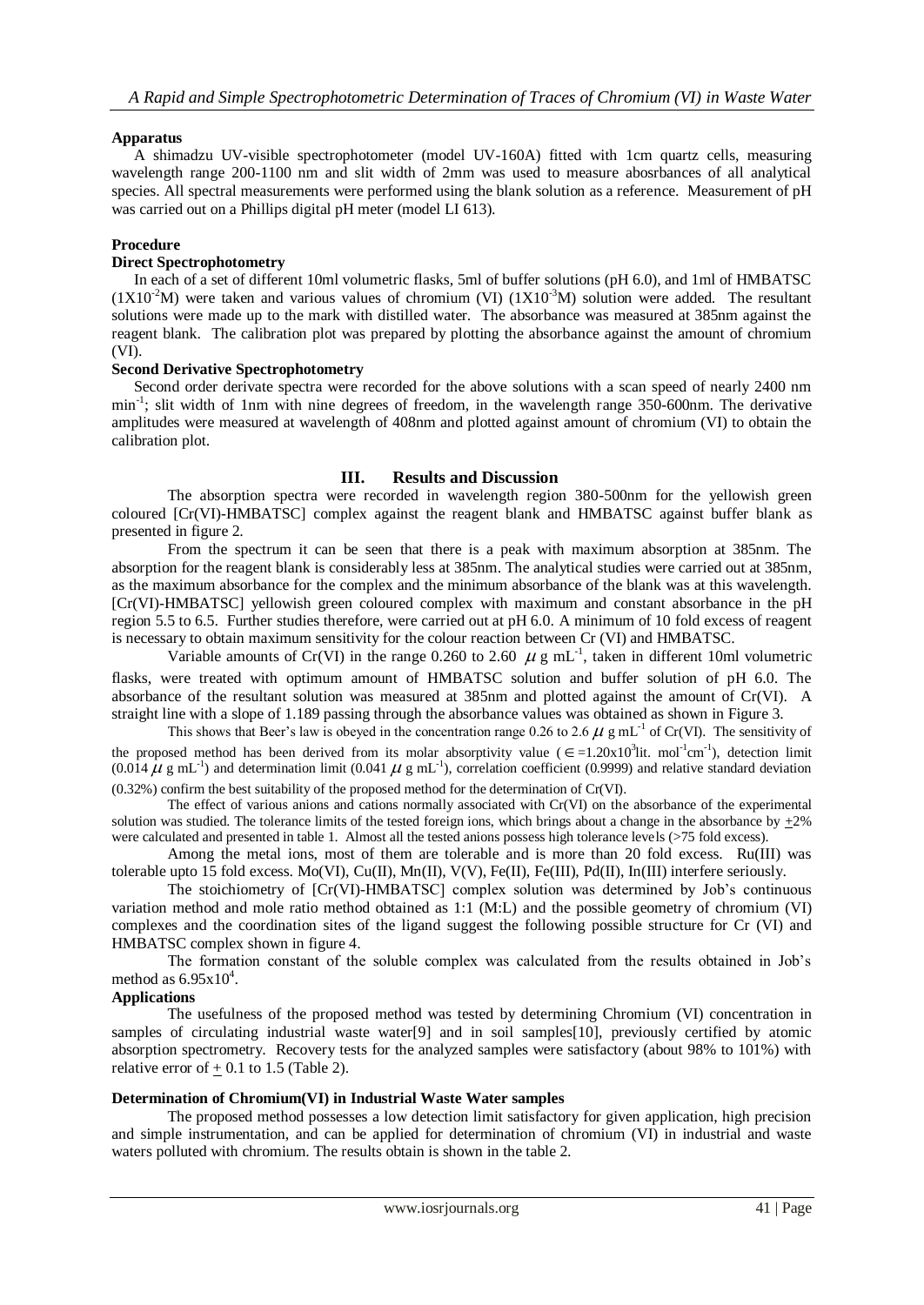#### **Determination of Chromium in Soil samples**

A known amount of (1g) air dried homogenized soil samples, spiked with known amounts of chromium (VI) was taken and then fused with 5g anhydrous sodium carbonate in a nickel crucible and evaporated to dryness after the addition of 25ml of water. The dried material was dissolved in water, filtered through Whatman filter paper (No.40) in to 25mL calibrated flask and neutralized with dilute ammonia. It was then diluted to a known volume with water. An aliquot of this sample solution was analyzed for chromium (VI). The obtained results were tabulated in table 3.

#### **Second Order derivative Spectrophotometry**

In order to improve the sensitivity and selectivity of the direct spectrophotometric method proposed, the absorbance data was derivatized twice and plotted against the wavelength which gave the 2nd order derivative curve.

## **Derivative Curve**

0.15-4.0  $\mu$  g of Cr(VI) were treated with suitable amounts of HMBATSC in buffer solutions of pH 6.0 and made up to 10ml with distilled water. The 2nd derivative curves were recorded in the wavelength region 350-600nm. In the second derivative curve, maximum amplitude was observed at 408nm (Figure 5). Determination of chromium (VI) was carried out by measuring the derivative amplitudes at 408nm.

Calibration plot drawn between the amount of Cr(VI) and measured derivative amplitudes for the derivative spectrum is shown in the figure 6.

The determinable range for the derivative spectra was 0.13-3.92  $\mu$  g mL<sup>-1</sup>. The analytical and statistical results of the direct and derivative methods were presented in the table 4. The results show that the derivative method is more sensitive and possess larger determinable range than the direct method.

#### **Effect of diverse ions**

When compared to the zero order method, the tolerance limits of large number of ions which were very low in the zero order method were found to be much higher in the derivative method. This shows the greater selectivity of the derivative method when compared to zero order method. The results obtained in these studies are presented in the table 5.

#### **Applications**

The proposed spectrophotometric method was used for the analysis of standard steel samples[11]. The results are shown in table 6.

## **IV. Conclusions**

The present method for the spectrophotometric determination of chromium (VI) in industrial waste water soil samples and in standard steel samples were rapid simple selective and sensitive statistical analysis of the results indicates the methods yield good values, it was clear that second order derivative method was more sensitive than the direct method.

#### **References**

- [1] IARC [1990] (1990-11-05) Volume 49: *Chromium, Nickel and Welding*, ISB 92-832-1249-5.
- [2] Singh R,B. Garg,, B.S., and Singh, R.P., "Analytical Applications of thiosemicarbazones and semicarbazones: a review", Talanta, Vol.25, No.11-12, pp.619-632, 1978.
- [3] Reddy, K.H., and Reddy, D.V., Q.Chem., Rev, Vol.1, p.47, 1985.
- [4] Garg, B.S., and Jain, V.K., "Analytical Applications of thiosemicarbazones and semicarbazones", Micro-chemical Journal, Vol.38, No.2, pp.144-169, 1988.
- [5] Ramanjaneyulu, G., Reddy, P.R., Reddy, V.K., and Reddy, T.S., "Spectrophotometric determination of iron in trace amount using 5 bromo-salicyladehyde thiosemicarbazone", Indian Journal of Chemistry-Section A, Inorganic, Physical, Theoretical and Analytical Chemistry, Vol.41, No.7, pp.1436-1437, 2002.
- [6] Reddy, K.H., Prasad, N.B.L., and Reddy, T.S., "Analytical properties of 1-phenyl-1,2-propanedione-2-oxime thiosemicarbazone: simultaneous spectrophoto-metric determination of coppoer(II) and Nickel (II) in edible oils and seeds", Talanta, Vol.59, No.3, pp.425-433, 2003.
- [7] Ramanjaneyulu, G., Reddy, P.R., Reddy, V.K., and Reddy, T.S., "Direct and Derivative spectrophotometric determination of cobalt with 5-bromosalicyladehyde-thiosemicarbazone", Journal of the Indian Chemical Society, Vol.80, No.8, pp.773-776, 2003.
- [8] Reddy, B.K., Reddy, K.J., Kumar, J.R., Kumar, A.K., and Reddy, A.V., "High sensitive extractive spectro-photometric determination of palladium(II) in synthetic mixtures and hydrogenation catalysts using benzildi-thiosemicarbazone", Analytical Sciences, Vol.20, No.6, p.925, 2004.
- [9] Angetina M. Stoyanova, Turkish *Journal of Biochemistry*, Vol..29(2), 2004, pp.204 -207.
- [10] Narayana, B. Tomcherian, J. *Broaz Chem. Soc.*, Vol.16, No.2, 2005, pp.197-201.
- [11] Milliam B. Ferug and Gpordon A. Pareker, Freesenius Z., *Anal. Chem.*, 304, 1980, pp.382-384.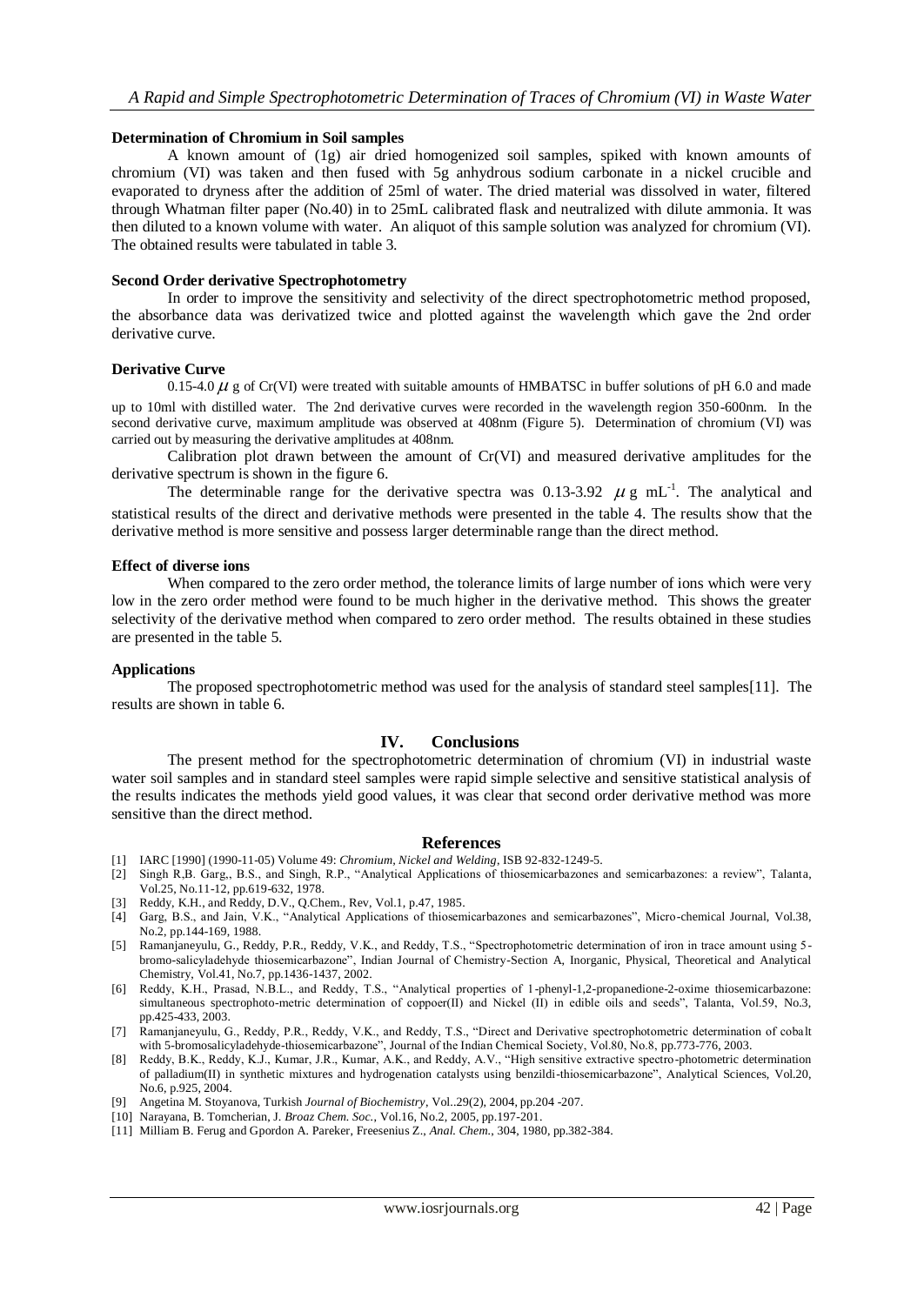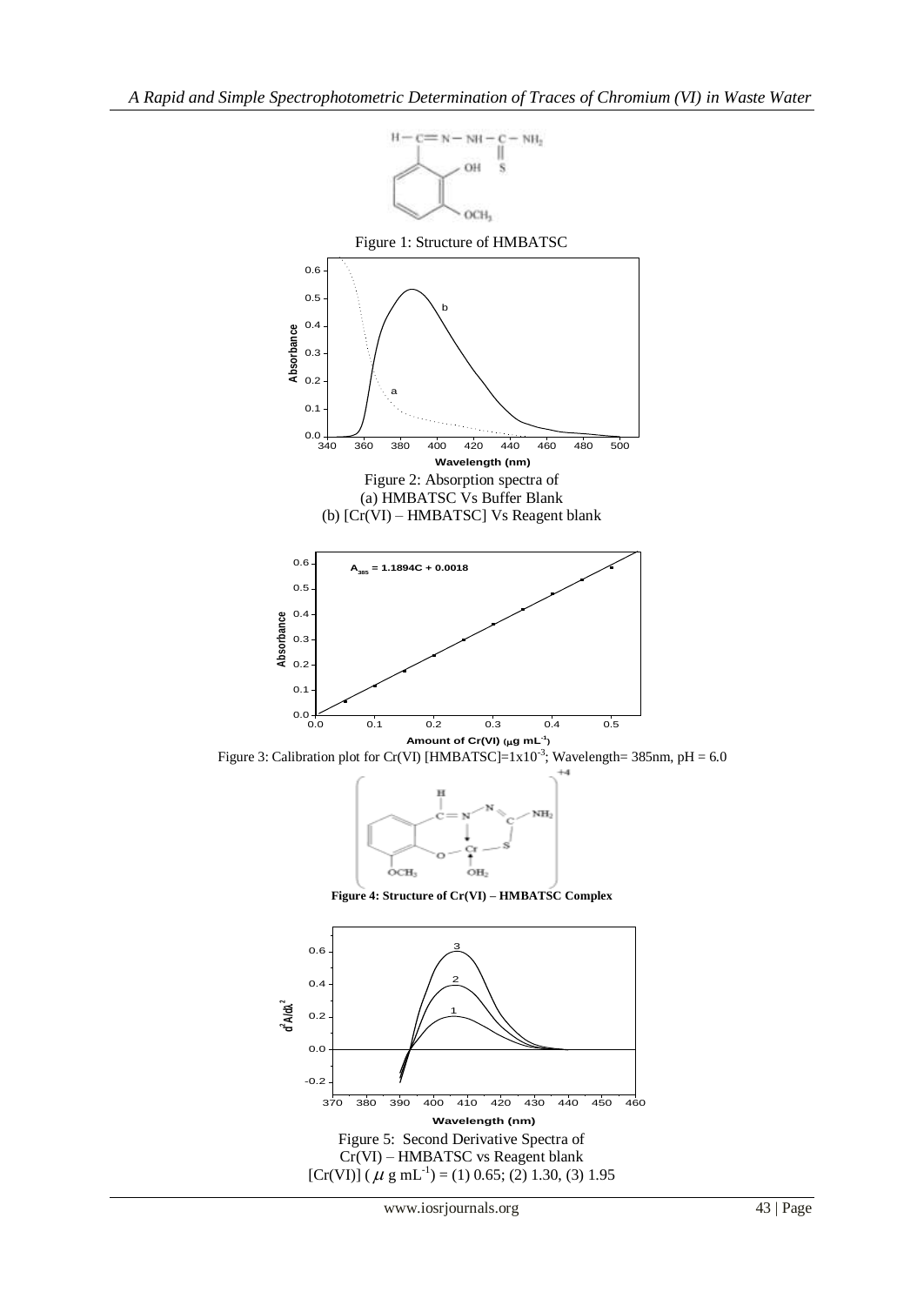

Figure 6: Calibration plot for Cr(VI) [HMBATSC]= $1x10^{-3}$ ; Wavelength = 408nm pH = 6.0

| Table 1: Tolerance limits of diverse ions                       |  |
|-----------------------------------------------------------------|--|
| nount of (Cr (VI)) taken – 0.26 $\mu$ g mI <sup>-1</sup> nH-6.0 |  |

| <b>Tolerance Limit</b><br><b>Diverse Ion</b> |                           | <b>Diverse Ion</b> | <b>Tolerance Limit</b>   |  |
|----------------------------------------------|---------------------------|--------------------|--------------------------|--|
| (anion)                                      | $(\mu \text{ g m}L^{-1})$ | (Cation)           | $(\mu \text{ g m}L^{1})$ |  |
| Thiosulphate                                 | 4300                      | Th(IV)             | 895                      |  |
| Thio Urea                                    | 2920                      | Bi(III)            | 805                      |  |
| Thiocyanate                                  | 2230                      | Pb(II)             | 800                      |  |
| Oxalate                                      | 2115                      | T1(III)            | 790                      |  |
| Phosphate                                    | 1405                      | Au(III)            | 760                      |  |
| Citrate                                      | 655                       | Ir(III)            | 740                      |  |
| Tartrate                                     | 570                       | W(VI)              | 710                      |  |
| Sulphate                                     | 570                       | Te(IV)             | 490                      |  |
| Iodide                                       | 490                       | Sn(IV)             | 460                      |  |
| Carbonate                                    | 450                       | U(VI)              | 455                      |  |
| <b>EDTA</b>                                  | 425                       | Y(III)             | 340                      |  |
| Ascorbic acid                                | $\overline{250}$          | Zr(IV)             | 330                      |  |
| Nitrate                                      | 240                       | Se(IV)             | 300                      |  |
| Chloride                                     | 135                       | Ag(I)              | 240                      |  |
| Flouride                                     | 75                        | Ce(IV)             | 125                      |  |
|                                              |                           | Al(III)            | 105                      |  |
|                                              |                           | Hg(II)             | 80                       |  |
|                                              |                           | Cd(II)             | 60                       |  |
|                                              |                           | Co(II)             | 55                       |  |
|                                              |                           | Ga(III)            | 25                       |  |
|                                              |                           | Zn(II)             | 25                       |  |
|                                              |                           | Ni(II)             | 20                       |  |
|                                              |                           | Ru(III)            | 15                       |  |
|                                              |                           | Mo(VI)             | 4                        |  |
|                                              |                           | Cu(II)             | $\overline{3}$           |  |
|                                              |                           | Mn(II)             | $\overline{c}$           |  |
|                                              |                           | V(V)               | $\overline{2}$           |  |
|                                              |                           | Fe(II)             | $\mathbf{1}$             |  |
|                                              |                           | Fe(III)            | < 1                      |  |
|                                              |                           | Pd(II)             | $<1\,$                   |  |
|                                              |                           | In(III)            | $\leq 1$                 |  |

## **Table 2: Determination of chromium (VI) in waste water samples**

| Chromium (VI) concentration $\mu$ g mL <sup>-1</sup> |       |        | <b>Relative error</b> | <b>Recovery</b> |  |
|------------------------------------------------------|-------|--------|-----------------------|-----------------|--|
| Sample (AAS)                                         | Added | Found* | $\frac{9}{6}$         | $\frac{9}{6}$   |  |
|                                                      |       | 13.4   | $+1.50$               | 98.5            |  |
| 13.6                                                 | 10.0  | 23.3   | +1.30                 | 98.7            |  |
|                                                      | 15.0  | 28.8   | $-0.70$               | 100.6           |  |